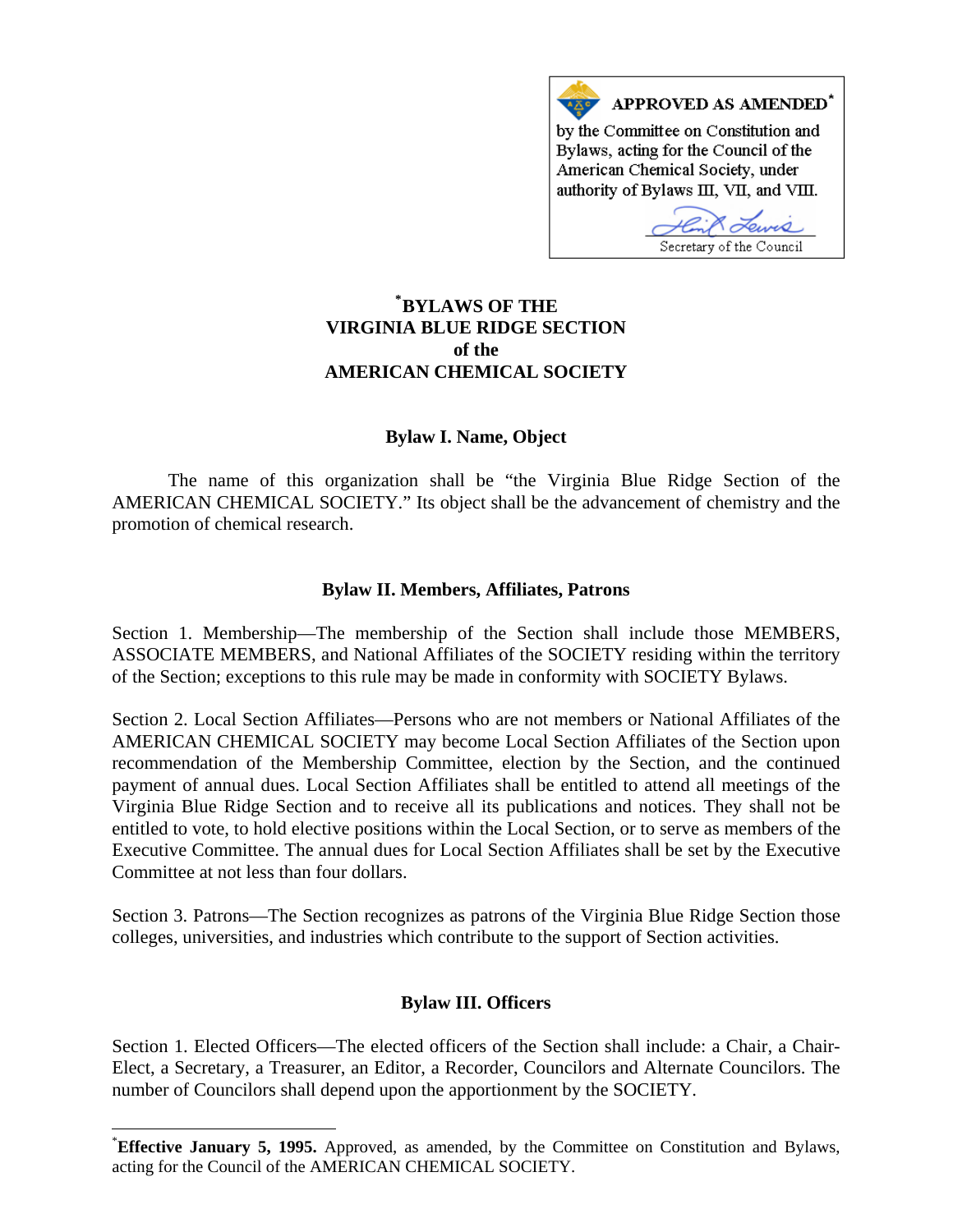Section 2. Executive Committee—The officers designated in Section 1, above, the three most recent Past Chairs, and the chairs of all standing committees shall constitute the Executive Committee of the Section. Only members of the SOCIETY may serve on the Executive Committee.

Section 3. Nomination/Election—Nominations for all elective positions shall be made at the September meeting. Ballots with the names of all nominees shall be sent out with the notice of the November meeting, at which the election is to take place. Candidates for Councilor and Alternate Councilor positions must be MEMBERS; candidates for other elective positions may be either MEMBERS or ASSOCIATE MEMBERS. Ballots may be cast in person by those attending the November meeting, or, for those who are unable to attend, by mail to an appointed local Teller. All ballots shall be counted by appointed Tellers at the November meeting. Officers shall be elected by the ballots of those present, augmented by the mail ballots received from those absent, at the November meeting. All ballots in the possession of the Tellers at the recess of the November business meeting shall be validated and counted by the Tellers and reported to the meeting before adjournment.

Section 4. Terms of Office—The Chair, Chair-Elect, Secretary, Treasurer, Recorder, Editor, and the three members of the Nominating Committee shall take office on January 1, and shall hold office for one year or until their successors are chosen and installed. The Chair-Elect shall become the Chair either at the expiration of the Chair's term of office or to fill a vacancy in the office of Chair that may occur during the Chair-Elect's term of office. The Councilors and Alternate Councilors shall take office on January 1, and shall hold office for three years or until their successors are chosen and qualified. Vacancies in the position of Councilors or of Alternate Councilors, whether through the expiration of term or through resignation, shall be filled so as to provide overlap of the terms so that all terms do not end in the same year. The three-year-term rule shall be waived, when necessary, to insure term overlap.

Section 5. Vacancies—All vacancies shall be filled by the Executive Committee by interim appointment until the next annual election at which time they shall be filled by mail ballot of the members of the Section.

Section 6. Responsibilities—The responsibilities of the officers listed in Section 1 and of the other members of the Executive Committee shall be such as usually pertain to the respective offices together with any other specific responsibilities prescribed by the Constitution and Bylaws of the SOCIETY. These responsibilities shall include but are not limited to:

a. Chair:

- i. to provide supervision, coordination, and overall direction of Section activities,
- ii. to preside over all Section meetings and sessions of the Executive Committee,
- iii. to assure the timely submission of the Section's annual report(s),
- iv. to make appointments to the standing committees of the Section,
- v. to guide, supervise, and assist standing committee appointees.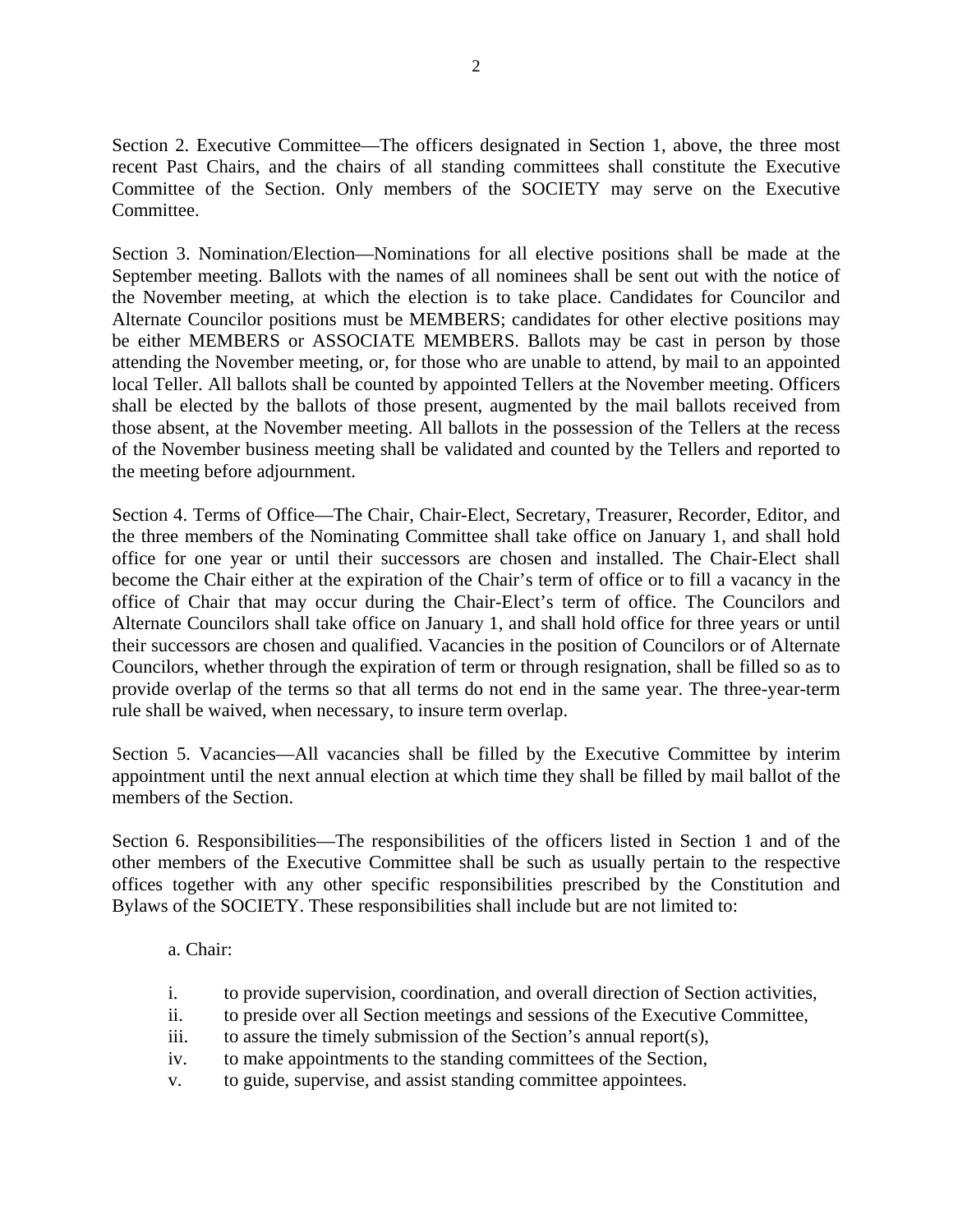b. Chair-Elect:

- i. to serve as Program Chair, i.e., to plan and arrange the Section's meetings for the year prior to the year that he or she will be Chair,
- ii. to assist the Chair in the role of advisor and to perform duties assigned by the Executive Committee,
- iii. to serve as Chair in the absence of the elected Chair.

c. Secretary:

- i. to prepare and submit the Section's annual report to the Executive Director of the SOCIETY,
- ii. to maintain a Section membership list,
- iii. to certify to the Executive Director of the SOCIETY the names and terms of office of all Section Councilor(s), and Alternate Councilor(s), on or before the deadline of each year, as specified in the SOCIETY Bylaws,
- iv. to submit biographies and certification forms for re-elected and newly-elected Councilor(s) to the Executive Director of the SOCIETY,
- v. to certify the credentials of the Alternate Councilor(s) and/or Temporary Substitute Councilor(s) who are chosen to represent the Section at SOCIETY Council meetings in the absence of the elected Councilor(s),
- vi. to notify the SOCIETY's Executive Director of newly elected Local Section officers and committee chair appointments as soon as possible after Section elections.

d. Treasurer:

- i. to receive and disburse the Section's operating funds and account for all Section monies,
- ii. to maintain accurate financial records for the Section and prepare periodic and annual reports on the Section's fiscal condition for review by the Executive Committee,
- iii. to submit Internal Revenue Service Form 990 and any other IRS forms,
- iv. to prepare and submit an annual allotment form for the Section to the Executive Director of the SOCIETY, as directed by the SOCIETY Bylaws,
- v. to prepare and submit the Section's annual financial report to the Executive Director of the SOCIETY, as directed by the SOCIETY Bylaws,
- vi. to become cognizant of and act on other responsibilities of the Local Section Treasurer as specified in the "Handbook for ACS Local Section Treasurers."

## e. Recorder:

i. to maintain permanent files of the historical record of the Section, excepting those kept by the AMERICAN CHEMICAL SOCIETY. This record shall include, but is not restricted to, the charter and list of original members, minutes of all general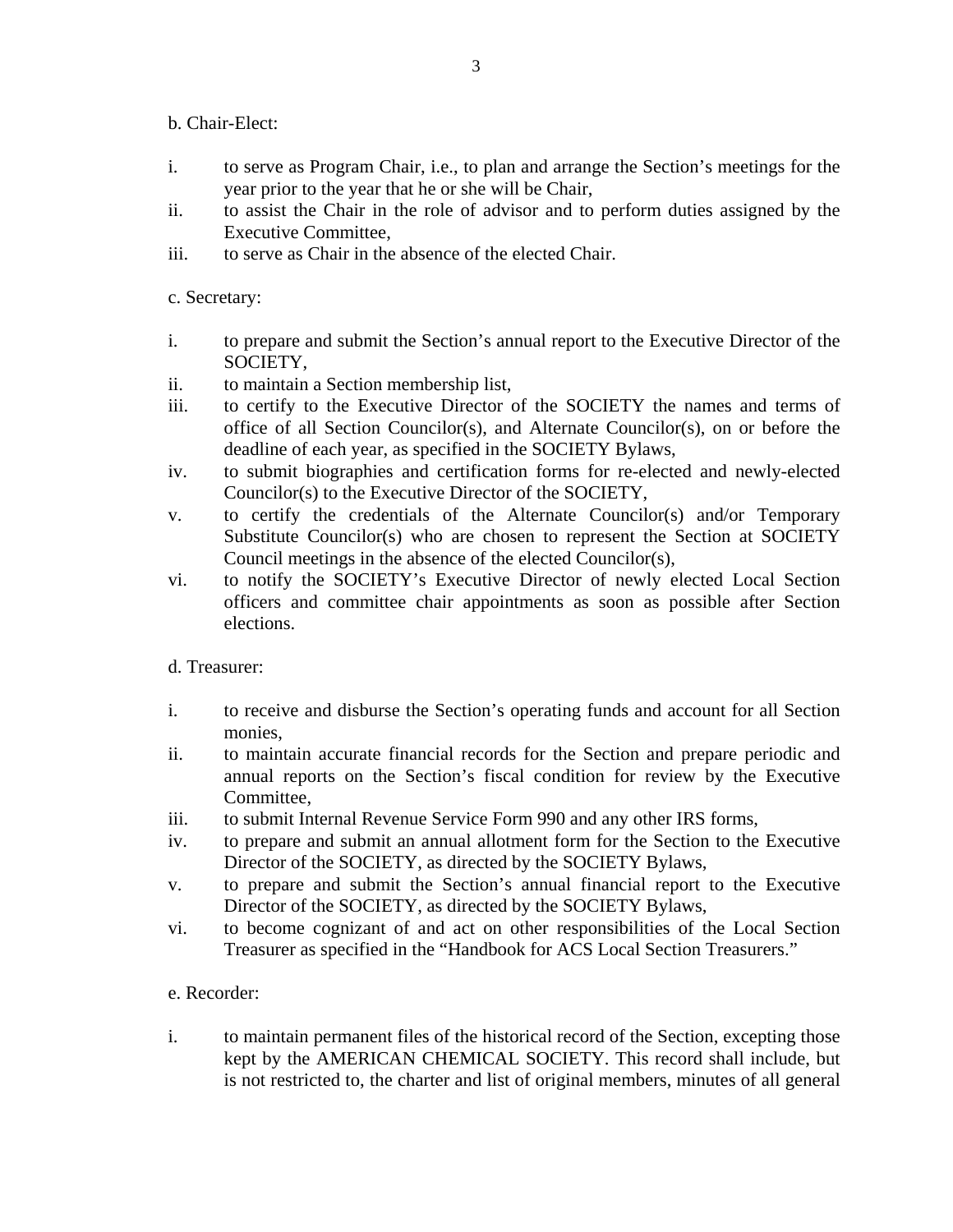membership and Executive meetings, annual and fiscal reports and other records of yearly activities of the Section,

ii. to maintain the set of Local Section bylaws bearing the signed stamp of the SOCIETY's Secretary in a readily retrievable file.

f. Editor:

to prepare and distribute the Section's newsletter and meeting notices.

g. Councilors/Alternate Councilors:

Councilors and Alternate Councilors shall represent the Section as provided for in Article VII of the Constitution of the SOCIETY.

h. Executive Committee:

The Executive Committee shall have charge of the current business of the Section. Six members of the Executive Committee shall constitute a quorum for the conduct of business.

## **Bylaw IV. Meetings**

Section 1. Meeting Frequency—At least four regular meetings of the Section shall be held each year, at such time and place as the Executive Committee may decide. The Virginia Blue Ridge Section normally has meetings in the months of Jan., Feb., Mar., April, May, Sept., Oct., and Nov.

Section 2. Special Meetings—Special meetings may be called at any time by a majority of the Executive Committee.

Section 3. Quorum Requirements—Twelve members of the Section shall constitute a quorum for the conduct of business at these meetings.

### **Bylaw V. Committees**

With the exception of the Nominating (see Bylaw V,3, below), the chairs and membership of each standing committee shall be appointed annually by the Section Chair, with the assistance of the Executive Committee. The number of members on each committee shall not be defined. The standing committees, with their responsibilities, shall be:

- 1. Awards Committee—to arrange for the presentation of Section awards, including the Gene Wise award and the annual James Lewis Howe Awards.
- 2. Membership Committee—to promote membership and to act on all matters pertaining to membership in the Section.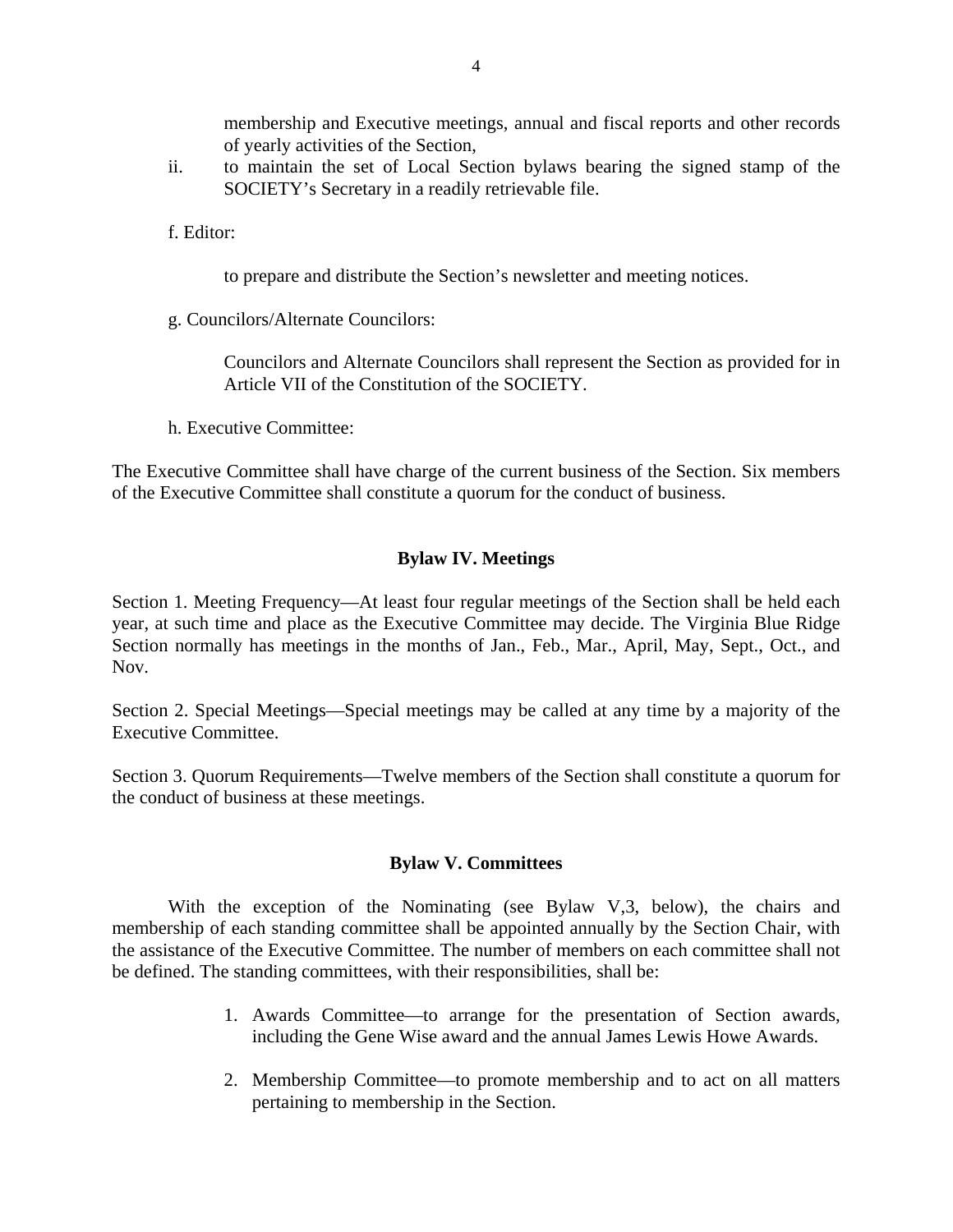- 3. Nominating Committee—to present at the September meeting at least one name in nomination for each office preceding each election, after ascertaining the willingness of nominees to serve as officers and elected members of the Executive Committee. The Nominating Committee shall consist of the three Immediate Past Chairs of the Section. The Chair of the Nominating Committee shall be the most recent Past Section Chair.
- 4. Professional Relations Committee—to act on all matters bearing on the professional relations and status of the membership, and assist in programs for the advancement of the profession of chemistry, chemical engineering, and other sciences related to chemistry.
- 5. Secondary Education Committee—to deal with those phases of the Section's activities pertaining to chemistry in secondary education.

#### **Bylaw VI. Agenda for Meetings**

At all meetings of the Section, the following agenda is recommended:

- 1. Approval of the minutes of the previous meeting.
- 2. Reports of officers and Councilors.
- 3. Reports of committees.
- 4. Old business.
- 5. New business.
- 6. Recess of business meeting.
- 7. Presentation of the speaker(s).
- 8. Discussion.
- 9. Adjournment.

#### **Bylaw VII. Provision for Dissolution**

 Upon the dissolution of the Virginia Blue Ridge Section, any assets of the Section remaining thereafter shall be conveyed to such organization then existent, within or without the territory of the Section, as is dedicated to the perpetuation of objects similar to those of the SOCIETY, or to the SOCIETY, so long as whichever organization is selected by the governing body of the Section at the time of dissolution shall be exempt under Section  $501(c)(3)$  of the Internal Revenue Code of 1954 as amended or under such successor provision of the Code as may be in effect at the time of the Section's dissolution.

#### **Bylaw VIII. Amendments**